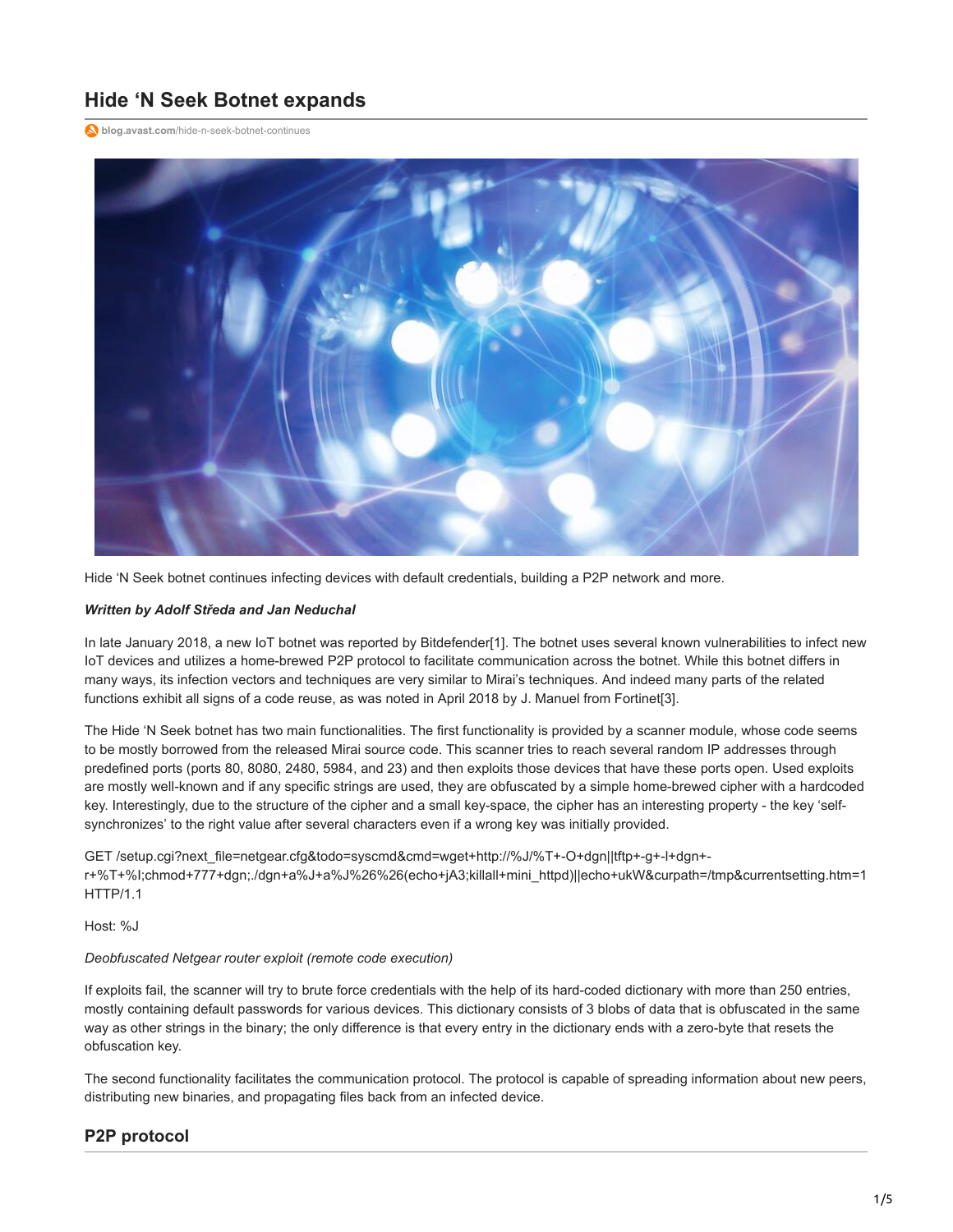The Hide 'N Seek botnet uses a home-brewed protocol that runs over UDP. By default, the bot opens a random port on the victim device and adds a firewall rule to allow inbound traffic on the port. The protocol by itself does not use any kind of authentication, although some of the data transferred over it is signed, supposedly by the botnet owner.

The protocol currently supports the following commands:

*<random 5- 16 bytes><*uint8\_t *checksum>:* protocol challenge, *ack* response expected

*O*<uint8 t checksum>: acknowledgement (checksum generated from the previous message)

*h<uint32\_t current\_version>*: config version request

*H<uint32\_t offered\_version>:* config version response

Y<uint8\_t hash[64]><uint16\_t seq><uint16\_t chunk\_index>: send data from file identified by

*hash* from location at 256 \* *chunk\_index* (max. 256 bytes)

*y<uint8\_t hash[64]><uint16\_t chunk\_index><uint16\_t seq>:* receive data (ditto)

**z***<uint32\_t ip\_address><uint16\_t port>:* report a device to be scanned

**m***<uint8\_t hash[64]><uint32\_t ip><uint16\_t port><uint16\_t id><uint8\_t hops><uint8\_t unknown>:* send file identified by *hash* to *ip:port*; if the file is not known and *hops* is positive then broadcast this message to other peers with decremented *hops*; it is used to initiate a file transfer

*^<uint8\_t flag><uint16\_t port><uint32\_t ip\_address>:* response with a peer's address/port

*~:* request an address/port of another peer

## **Botnet tracker**

We decided to track the botnet's communication via its rather simplistic P2P protocol. The tracker consists of two parts:

- A downloader that tracks the updates of binaries over the botnet's configuration file
- A client that tracks the botnet's activity and tries to find new peers.

The tracker itself is available at [https://threatlabs.avast.com/botnet,](https://threatlabs.avast.com/botnet) also it should serve as a reference aggregator for any research about Hide 'N Seek we publish.

#### **File extraction**

Each peer has a configuration file with a list of SHA-512 hashes of other files that are available in the botnet, along with their respective file lengths. To retrieve a configuration file from the peer, we need to query the peer for a file with a zero-hash. Using the command "*h*" we may retrieve its version beforehand. Afterward, retrieving all the files available is just a matter of parsing the configuration file and querying contained hashes. Aside from Hide 'N Seek binaries for various architectures, the configuration file also contains hashes of a miner based on an open-source coinminer-opt. Note that the configuration file always contains its ECDSA signature, effectively mitigating botnet poisoning.

To prevent peer brute forcing, we employ a simple failsafe based on a failure-rate which will stop queries if they are unsuccessful after a certain number of attempts. Currently, several architectures are supported by this botnet such as x86, MIPS, and ARM.

## **Peer exploration**

As the botnet has P2P architecture only, every piece of data necessary for analysis can be obtained through peers. To estimate the botnet prevalence, we have exploited this property to recursively find new peers, along with mapping the connections between them.

Unfortunately, every peer selects a subset of its peer-list (usually 1 or 2 peers) that may be shared with a peer on that day. Because of this, we had to expand our peer list over time. It took us a few days for the peer list to reach a total of 1k peers, and then the list grew linearly adding 1-2k new peers per day. The list of currently active peers is rather small, with approximately 14% of them active during a 1day sliding window.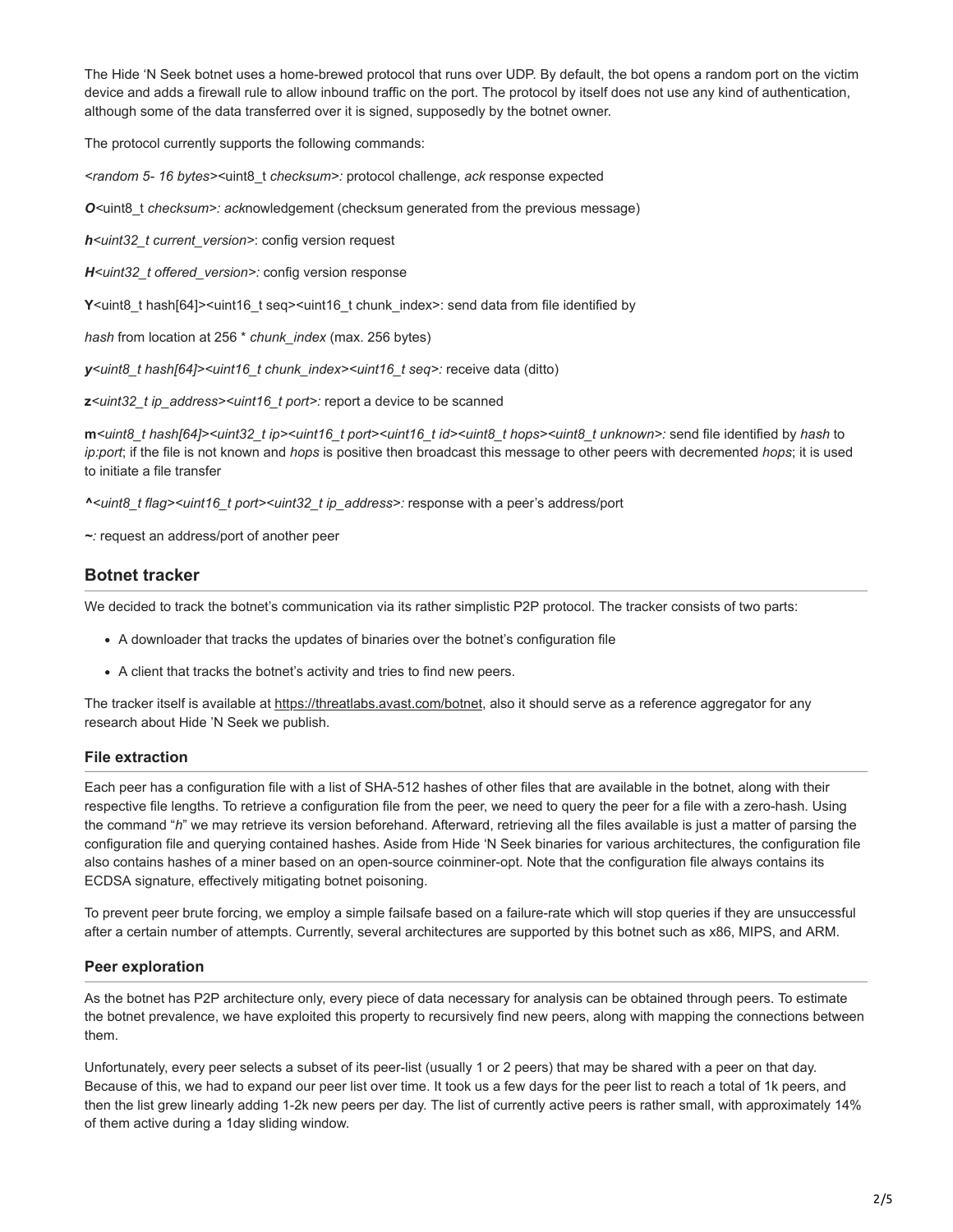### **Version changes**

As noted by various researchers (e.g. [2]), the Hide 'N Seek botnet has added support for persistence. This is done by copying itself to */etc/init.d* and also copying itself in newer versions to */etc/rc.d* under a filename prefixed with S99, the higher the number designates that this file will be launched later during the startup.

The initial analysis was based on a sample *8cb5cb204eab172befcdd5c923c128dd1016c21aaab72e7b31c0359a48d1357e*, when compared to a more recent sample *becad1b9d3b67e51404475a0a530b57fd5742f3148f23693c349035dbffddd7*. In terms of exploits, the range was significantly expanded. The former sample contained only two HTTP request-based exploits (for TP-Link and Netgear devices), while the latest sample expanded attacks to cover more vendors (Cisco) and additional devices (Belkin, Avetech IP cameras, HomeMatic IoT device) and as well as exploits against misconfigured databases (MongoDB and CouchDB).

#### **Miner**

It was reported before [4] that the botnet is also distributing binaries which contain a cryptominer. The miner is based on an open-source CPU miner called coinminer-opt ([JayDDee/cpuminer-opt\)](https://github.com/JayDDee/cpuminer-opt). The version distributed over the botnet is configured to mine Monero cryptocurrency under a mining pool [https://moriaxmr.com](https://moriaxmr.com/). Their payment address is:

*42T2ZKueiusgZW2Tpu3NZkChLAVqvqTcvgwzfPtxsTPMDgp8morgWMkEE9oqmNsKZcDUVoCdNufs87fCGE2Y62CcJX4DUhc.*

We can actually track their success on the pool's dashboard:

| hide-n-seek-tracker-dashboard |  |
|-------------------------------|--|
|                               |  |
|                               |  |
|                               |  |
|                               |  |
|                               |  |
|                               |  |
|                               |  |
|                               |  |
|                               |  |
|                               |  |
|                               |  |
|                               |  |
|                               |  |
|                               |  |
|                               |  |
|                               |  |
|                               |  |
|                               |  |
|                               |  |
|                               |  |
|                               |  |
|                               |  |
|                               |  |

As of 31.10.2018, it seems botnet owners have made almost 0.9 XMR, which would roughly translate to only \$90. Since it has been running for several months now and the last payment was made at least 2 months ago, we speculate that this may have been a beta-test, possibly serving as a rough estimate of the botnet's computing power.

We have two ways of finding this payment address. The first one is to run the sample and look at the TCP communication for strings such as: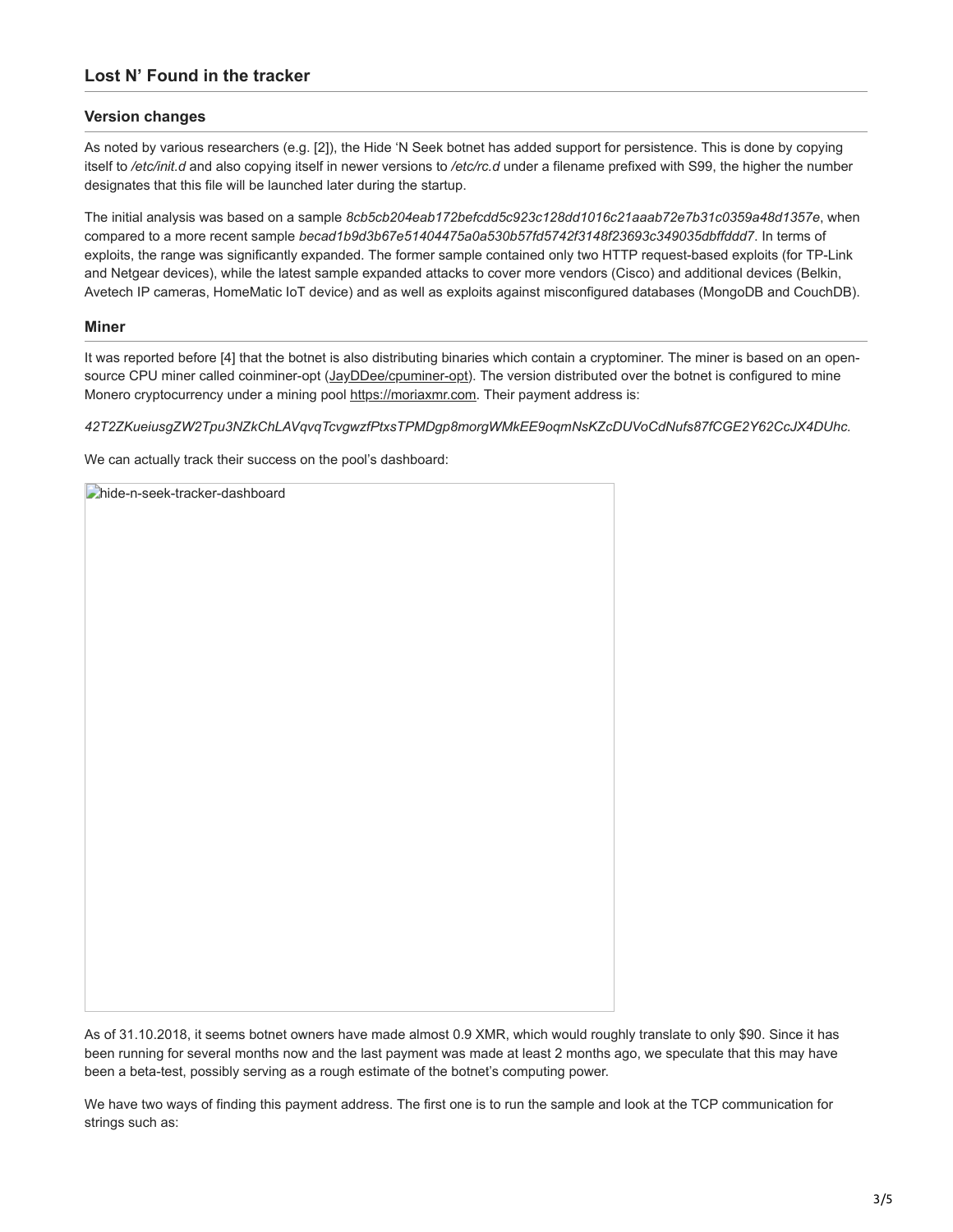*{"method": "login", "params": {"login": "42T2ZKueiusgZW2Tpu3NZkChLAVqvqTcvgwzfPtxsTPMDgp8morgWMkEE9oqmNsKZcDUVoCdNufs87fCGE2Y62CcJX4DUhc.105", "pass": "3a7", "agent": "cpuminer-opt/3.8.8"}, "id": 1}*

However, this assumes that we are able to run the sample which is not trivial for some supported architectures. If we dive deeper into the binary, we may notice that the address is obfuscated and could be de-obfuscated with the simple python script provided below; note that the initial *BL* value may vary between binaries.

| hide-n-seek-python-code |  |
|-------------------------|--|
|                         |  |
|                         |  |
|                         |  |
|                         |  |
|                         |  |
|                         |  |
|                         |  |
|                         |  |
|                         |  |
|                         |  |
|                         |  |
|                         |  |
|                         |  |
|                         |  |
|                         |  |
|                         |  |
|                         |  |
|                         |  |
|                         |  |

*Python code implementing address deobfuscation yielding address 42T2ZKueiusgZW2Tpu3NZkChLAVqvqTcvgwzfPtxsTPMDgp8morgWMkEE9oqmNsKZcDUVoCdNufs87fCGE2Y62CcJX4DUhc*

## **Ye Olde Architecture**

The configuration file seems to support a plethora of various architectures. These architectures were recognized according to their flag (first column) in the ELF binaries.

| ELF Flag        | Common architecture name                             | Common platform                             |
|-----------------|------------------------------------------------------|---------------------------------------------|
| <b>EM MIPS</b>  | <b>MIPS</b>                                          | Routers, IoT                                |
| <b>EM SPARC</b> | <b>SPARC</b>                                         | Servers                                     |
| EM X86 64       | x86-64                                               | Mainstream PCs/servers                      |
| EM AARCH64      | ARM 64-bit architecture                              | Smartphones, routers, IoT                   |
| EM ARM          | ARM 32-bit architecture                              | Smartphones, routers, IoT                   |
| EM PPC          | PowerPC                                              | Cisco routers, Apple devices till 2016, PS3 |
|                 | EM ARC COMPACT ARC International ARCompact processor | Cars, IoT                                   |
| EM 386          | x86                                                  | Mainstream PCs/servers                      |
| EM SH           | SuperH                                               | Cars, routers (rare)                        |